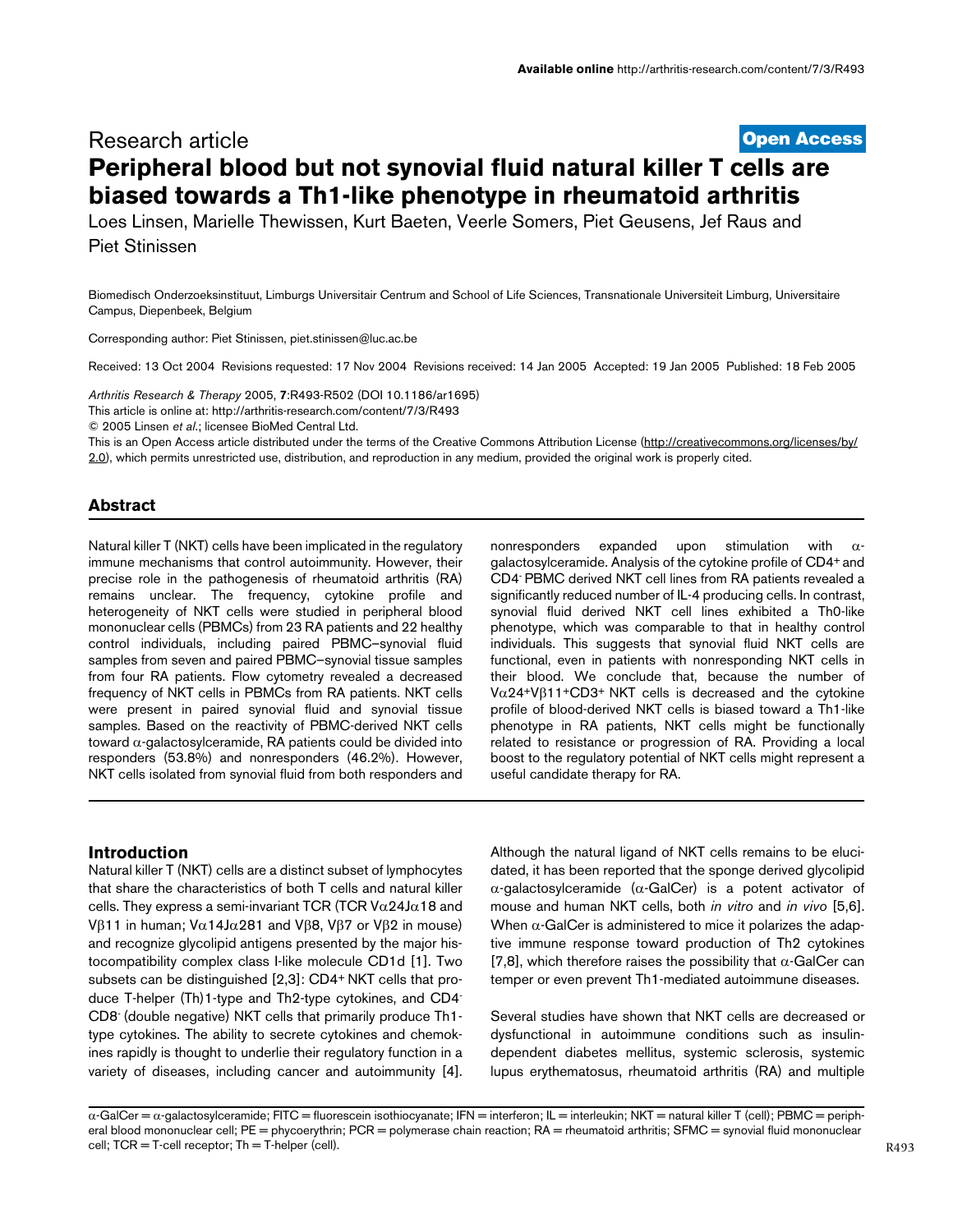<span id="page-1-0"></span>

| ٠ |  |
|---|--|
|---|--|

# **Patient characteristics**

| Faucht Giaracteristics |                 |                          |                                  |  |
|------------------------|-----------------|--------------------------|----------------------------------|--|
| Patient                | Age (years)/sex | Disease duration (years) | Treatment                        |  |
| $\mathbf{1}$           | 54/M            | $\mathbf 5$              | Azathioprine, methylprednisolone |  |
| $\overline{2}$         | 38/F            | 6                        | Hydroxychloroquine, salazopyrine |  |
| 3                      | 64/F            | $\overline{7}$           | <b>NSAID</b>                     |  |
| 4                      | 43/F            | 5                        | <b>NSAID</b>                     |  |
| 5                      | 46/M            | 1                        | Salazopyrine                     |  |
| 6                      | 46/M            | $<$ 1                    | Salazopyrine                     |  |
| 7                      | 52/M            | 11                       | <b>NSAID</b>                     |  |
| 8                      | 53/F            | 11                       | <b>NSAID</b>                     |  |
| 9                      | 49/M            | $10$                     | <b>NSAID</b>                     |  |
| 10                     | 52/F            | $\overline{4}$           | <b>NSAID</b>                     |  |
| 11                     | 69/F            | 36                       | Salazopyrine                     |  |
| 12                     | 65/F            | <1                       | Untreated                        |  |
| 13                     | 35/M            | $<$ 1                    | Untreated                        |  |
| 14a                    | 57/F            | $\overline{4}$           | Methotrexate                     |  |
| 15a                    | 46/M            | $\overline{2}$           | Anti-TNF, salazopyrine           |  |
| 16 <sup>a</sup>        | 41/M            | 10                       | Salazopyrine                     |  |
| 17a                    | 41/M            | 13                       | Methotrexate                     |  |
| 18a                    | 60/M            | $\,2\,$                  | Leflunomide                      |  |
| 19a                    | 43/F            | 5                        | Methotrexate                     |  |
| 20 <sup>b</sup>        | 63/M            | 17                       | Salazopyrine                     |  |
| 21 <sub>a,b</sub>      | 65/F            | $\overline{4}$           | Salazopyrine, hydroxychloroquine |  |
| 22 <sup>b</sup>        | 62/F            | 12                       | Leflunomide                      |  |
| 23 <sup>b</sup>        | 54/F            | 17                       | Methylprednisolone               |  |

aSynovial fluid sample. bSynovial tissue sample. F, female; M, male; NSAID, nonsteroidal anti-inflammatory drug; TNF, tumour necrosis factor.

sclerosis [9-12]. Significant therapeutic effects of  $\alpha$ -GalCer have been demonstrated in animal models of autoimmunity, such as experimental allergic encephalomyelitis [13-15] and nonobese diabetic mice [16,17].

Because the NKT/CD1d system is phylogenetically conserved among mammals, findings in mice are expected to have a direct parallel in humans. The NKT cell frequency in peripheral blood mononuclear cells (PBMCs) is lower in humans than in mice [1], which may be an obstacle in translating results from animal studies to the clinic. However, results from a phase I study conducted in advanced cancer patients revealed that treating patients with  $\alpha$ -GalCer can increase NKT cell numbers above pretreatment levels. This again indicates that  $\alpha$ -GalCer could be applied to the treatment of patients with autoimmune disease [18].

RA is an autoimmune disease that is characterized by a chronic inflammation of the joints, followed by progressive destruction of cartilage and underlying bone [19]. Autoreactive Th1 T cells are believed to play a major role in the disease process [20-22]. In RA patients, the frequency of NKT cells is decreased, but the functional characteristics of NKT cells have not yet been fully elucidated. Chiba and coworkers [23] demonstrated that administration of a truncated form of  $\alpha$ -GalCer to mice suffering from collagen-induced arthritis – a frequently used animal model of RA – resulted in protection from disease, indicating that this might represent a therapy that can enhance NKT cell numbers in RA patients.

In the present study we analyzed the frequency, functional characteristics and heterogeneity of NKT cells in peripheral blood, synovial fluid and synovial tissue from RA patients. In parallel, we assessed these parameters in  $\alpha$ -GalCer-stimulated short-term cell lines of both peripheral blood and synovial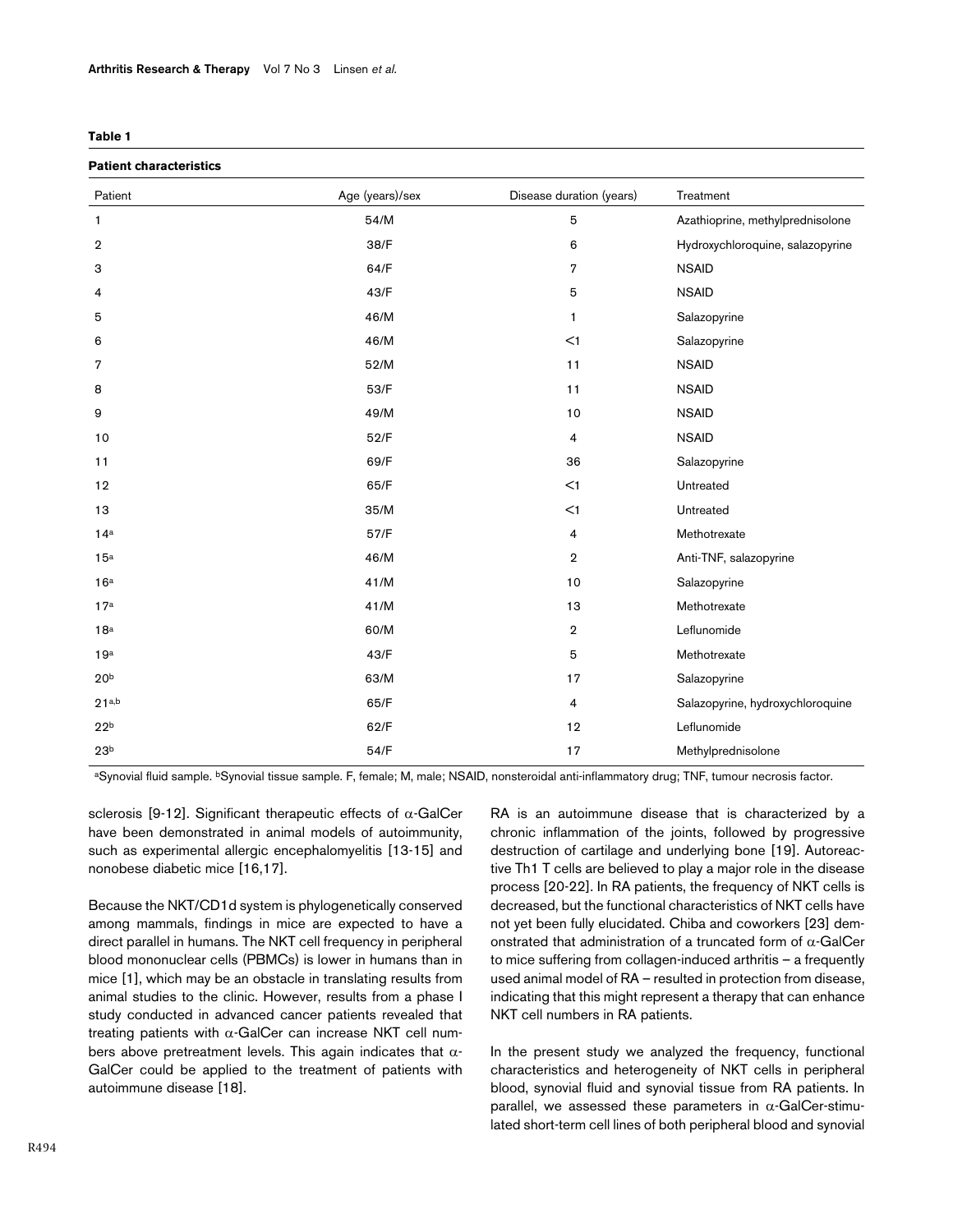fluid NKT cells. We found that NKT cells were decreased and had altered functional properties in peripheral blood, but they were not impaired in synovial fluid from RA patients. Our data indicate that NKT cells may be involved in the disease process of RA and that a strategy to boost the regulatory potential of NKT cells might be useful in the treatment of RA.

# **Materials and methods**

# **Patients and healthy control individuals**

NKT cell characteristics were examined in 23 RA patients (mean age  $52.1 \pm 2.0$  years, 11 males and 12 females, mean disease duration 8.0  $\pm$  1.6 years), who were diagnosed in accordance with the criteria of the American College of Rheumatology [24], and in 22 healthy individuals (mean age 48.6  $\pm$ 2.0 years, 10 males and 12 females). When RA patients presented with a swollen knee, paired peripheral blood and synovial fluid samples were obtained. Synovial tissue samples were obtained from four RA patients after total knee/hip arthroplasty. Patients were informed about the purpose of the study and gave written consent. Approval for the study was granted by our ethics committee. Patient characteristics are summarized in Table [1.](#page-1-0)

#### **Flow cytometric analysis of natural killer T cells**

Expression of cell surface markers was analyzed by flow cytometry. Fluorescein isothiocyanate (FITC)-labelled anti-TCR V $\alpha$ 24 and phycoerythrin (PE)-labelled TCR V $\beta$ 11 were purchased from Serotec Ltd (Oxford, UK). Anti-CD3-PE, anti-CD3-PerCP, anti-CD4-FITC, anti-CD8-PE, anti-CD25-FITC, anti-IFN-γ-FITC and anti-IL-4-PE were obtained from Becton Dickinson (Erembodegem, Belgium). The frequency of invariant NKT cells was estimated using three-colour anti-V $\alpha$ 24/ anti-Vβ11/anti-CD3 staining. For intracellular cytokine detection, α-GalCer expanded Vα24+Vβ11+ NKT cells or Vα24+ isolated NKT cell lines were stimulated with 25 ng/ml phorbol-12-myristate-13-acetate and 1 µg/ml ionomycine in the presence of 10 µg/ml brefeldin A for 4 hours. Intracellular staining was performed as previously described [25]. Cells were analyzed on a FACSCalibur flow cytometer using Cellquest software (Becton Dickinson).

### **Direct** *ex vivo* **analysis of the cytokine profile of natural killer T cells by ELISPOT**

ELISPOT procedure was performed as previously described [25]. Briefly,  $2 \times 10^5$  PBMCs were stimulated with 100 ng/ml α-GalCer in anti-IFN-γ or anti-IL-4 (Mabtech, Nacka, Sweden) coated nitrocellulose bottomed plates (Millipore Corp, Bedford, MA, USA). After 20 hours of culture, biotinylated anti-IFNγ or anti-IL-4 antibody (Mabtech) was added for 2 hours followed by incubation with streptavidin-alkaline phosphatase (Mabtech) and NBT/BCIP (Nitro Blue Tetrazolium/5-Bromo-4 Chloro-3-Indolyphosphate; Pierce, Rockford, IL, USA) as substrate. The number of cytokine-secreting cells was calculated by subtracting the number of spots in control wells (without

antigen) from the number of spots obtained in the presence of α-GalCer.

### **Expansion and culture of V**α**24+V**β**11+ natural killer T cells**

PBMCs and synovial fluid mononuclear cells (SFMCs) were isolated using Ficoll-Hypaque (Sigma Diagnostics, St Louis, MO, USA) density gradient centrifugation. PBMCs and SFMCs were cultured in the presence of 100 ng/ml  $\alpha$ -GalCer (Kirin Brewery Ltd, Gunma, Japan) at a density of  $7.5 \times 10^5$ cells/ml RPMI supplemented with 10% heat-inactivated foetal bovine serum, 1 mmol/l sodiumpyruvate and 1% nonessential amino acids (Invitrogen, Merelbeke, Belgium). After 7 days, cells were re-stimulated with irradiated autologous, α-GalCer pulsed PBMCs and supplemented with 2 U/ml recombinant human IL-2 (Roche Diagnostics, Brussels, Belgium). On day 7 after re-stimulation, NKT cells were isolated using  $V\alpha$ 24<sup>+</sup> magnetic isolation (EasySep; Stemcell Technologies, Meylan, France), in accordance with the manufacturer's instructions. Reactivity of the isolated NKT cells toward  $\alpha$ -GalCer was tested in a standard [3H]thymidine incorporation assay. During the last 16 hours of culture, cells were pulsed with 1  $\mu$ Ci [3H]thymidine (Amersham, Buckinghamshire, UK) and subsequently harvested using an automated cell harvester (Pharmacia, Uppsala, Sweden). Incorporated radioactivity was measured using a β-plate liquid scintillation counter (Wallac, Turku, Finland). A NKT cell line was considered to be antigen reactive when the mean counts per minute in the presence of  $\alpha$ -GalCer exceeded 1000 and the stimulation index (mean counts with  $\alpha$ -GalCer/mean counts without  $\alpha$ -GalCer) was greater than 3.

## **Analysis of clonal heterogeneity by T-cell receptor CDR3 region fragment length analysis**

RNA was isolated from snap frozen synovial tissue samples using the Absolutely RNA RT-PCR Miniprep Kit (Stratagene, Amsterdam, The Netherlands). For isolation of total RNA from PBMCs, SFMCs and isolated NKT cells, the High Pure total RNA Isolation kit (Roche Diagnostics, Brussels, Belgium) was used, in accordance with the manufacturer's instructions. RNA was reverse transcribed into cDNA using AMV reverse transcriptase and an oligo-dT primer (Promega, Madison, WI, USA).

CDR3 spectratyping analysis was performed as described previously [26]. Briefly, 2 µl cDNA was used for first-round PCR analysis performed in  $1 \times PCR$  buffer, 0.9 U Taq polymerase, 0.02 mmol/l dNTP mix (all from Roche Diagnostics), 1  $\mu$ mol/l forward primer specific for TCR V $\alpha$ 24 (5'-GAA CGG AAG ATA TAC AGC AAC TC-3') or TCR Vβ11 (5'-TCC ACA GAG AAG GGA GAT CTT TCC TCT GAG-3') region, and 1  $μ$ mol/l reverse primer specific for TCR constant  $α$  (5'-ATC ATA AAT TCG GGT AGG ATC C-3') or constant β (5'- CTC TTG ACC ATG GCC ATC-3') region. PCR was performed for 40 cycles (95°C for 20 s, 55°C for 20 s, and 72°C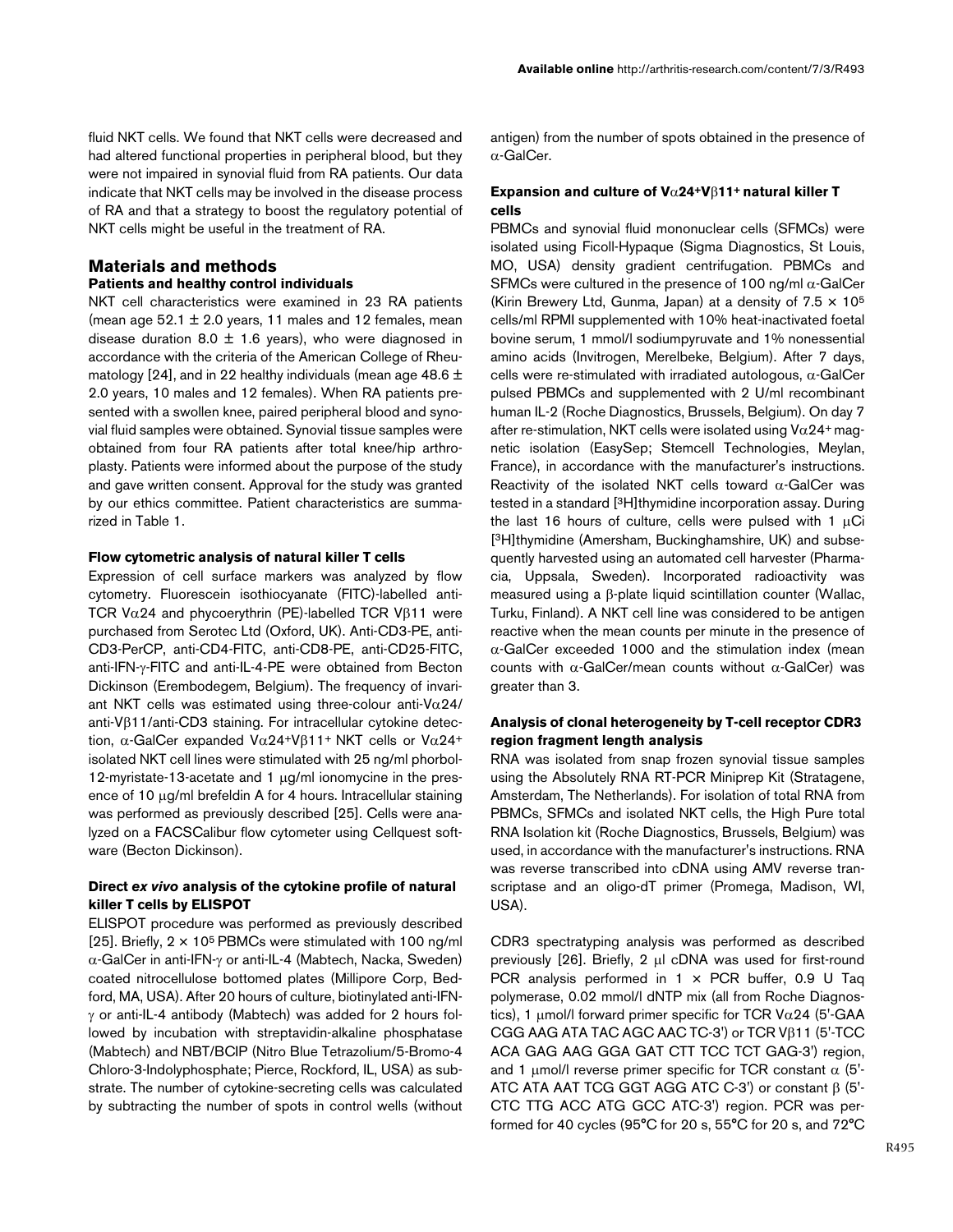



Clonality of T-cell populations. (a) Monoclonal: one peak. (b) Oligoclonal: two to four peaks. **(c)** Polyclonal: more than four peaks.

for 40 s) on a GeneAmp PCR system 9600 thermal cycler (Perkin Elmer, Zaventem, Belgium). PCR amplicons were used in a second amplification procedure of 25 cycles using the TCR V $\alpha$ 24 or TCR V $\beta$ 11 specific primer as forward primer and a FAM labelled TCR constant α (5'-FAM-CTG TTG CTC TTG AAG TCC ATA G-3') or TCR constant β (5'-FAM-GTG GCA AGG CAC ACC AGT GTG GGC C-3') as reverse primer (Eurogentec, Liege, Belgium) under the same PCR conditions as described above.

PCR amplicon lengths were analyzed on the 310 ABI DNA sequencer (Applied Biosystems, Warrington, UK). Fragment sizes of gene products were calculated using an internal Genescan-500 ROX labelled standard and analysis was performed with 672 Genescan Software (both from Applied Biosystems). The heterogeneity of the CDR3 spectratype profiles provides an indication of the clonality of T-cell populations (Fig. 1): monoclonal with one peak, oligoclonal with two to four peaks, and polyclonal with more than four peaks. Identical

peak lengths strongly indicate the presence of identical T cell clones in different samples. A 350 base pair fragment was obtained for the invariant TCR.

# **Sequence analysis of the invariant T-cell receptor**

Purified TCR V $\alpha$ 24 PCR amplicons obtained from first round PCR (as described above) were sequenced with a TCR constant  $\alpha$  primer (5'-CTG TTG CTC TTG AAG TCC ATA G-3') using the Big DyeTM Terminator Cycle Sequence Ready Reaction Kit II (Applied Biosystems). Sequences were analyzed on a ABI Prism 310 Genetic Analyser (Applied Biosystems).

#### **Statistical analysis**

Differences in the percentage of NKT cells between healthy control individuals and RA patients and between peripheral blood and synovial fluid from RA patients were analyzed using the Mann–Whitney U-test. For comparisons between matched peripheral blood and synovial fluid samples, the Wilcoxon matched pairs signed rank test was used. *P* < 0.05 was considered statistically significant.

### **Results**

### **Frequency of V**α**24+V**β**11+CD3+ natural killer T cells in rheumatoid arthritis**

The frequency of  $V\alpha$ 24+V $\beta$ 11+CD3+ NKT cells in PBMCs from RA patients and healthy control individuals was analyzed by flow cytometry (Fig. [2\)](#page-4-0). Significantly fewer Vα24+Vβ11+CD3+ NKT cells were found in PBMCs from RA patients (0.03  $\pm$  0.01%) than in healthy control individuals  $(0.11 \pm 0.03\%; P \le 0.01)$ . We simultaneously determined the NKT cell frequency in paired blood–synovial fluid samples from seven RA patients. Although a tendency toward a higher frequency was observed in the synovial fluid  $(0.08 \pm 0.03\%)$ as compared with the concordant PBMC samples (0.05  $\pm$ 0.02%), this finding could not be demonstrated for all patients. These data indicate that the NKT cell frequency is decreased in the blood of RA patients but not increased in synovial fluid as compared with blood from these patients.

#### **Cytokine profile of** α**-galactosylceramide stimulated peripheral blood mononuclear cells**

To assess the cytokine profile of NKT cells directly *ex vivo*, we tested the reactivity of PBMCs to  $\alpha$ -GalCer in 10 RA patients and eight healthy control individuals using an ELISPOT technique with IFN-γ and IL-4 readout. Similar to the frequency analysis by flow cytometry, a significantly decreased number of α-GalCer reactive cells was found for IFN-γ as well as for IL-4 in RA patients as compared with healthy control individuals  $(2.3 \pm 0.6$  spots versus 24.3  $\pm$  10.1 spots for IFN- $\gamma$  and 0.2  $\pm$ 0.1 spots versus  $3.9 \pm 1.1$  spots for IL-4 per  $2 \times 10^5$  cells for RA patients and healthy control individuals, respectively; *P* < 0.05). To determine whether this diminished frequency was also associated with an altered cytokine profile, the IL-4/IFN-γ ratio was calculated as the number of IL-4 producing cells to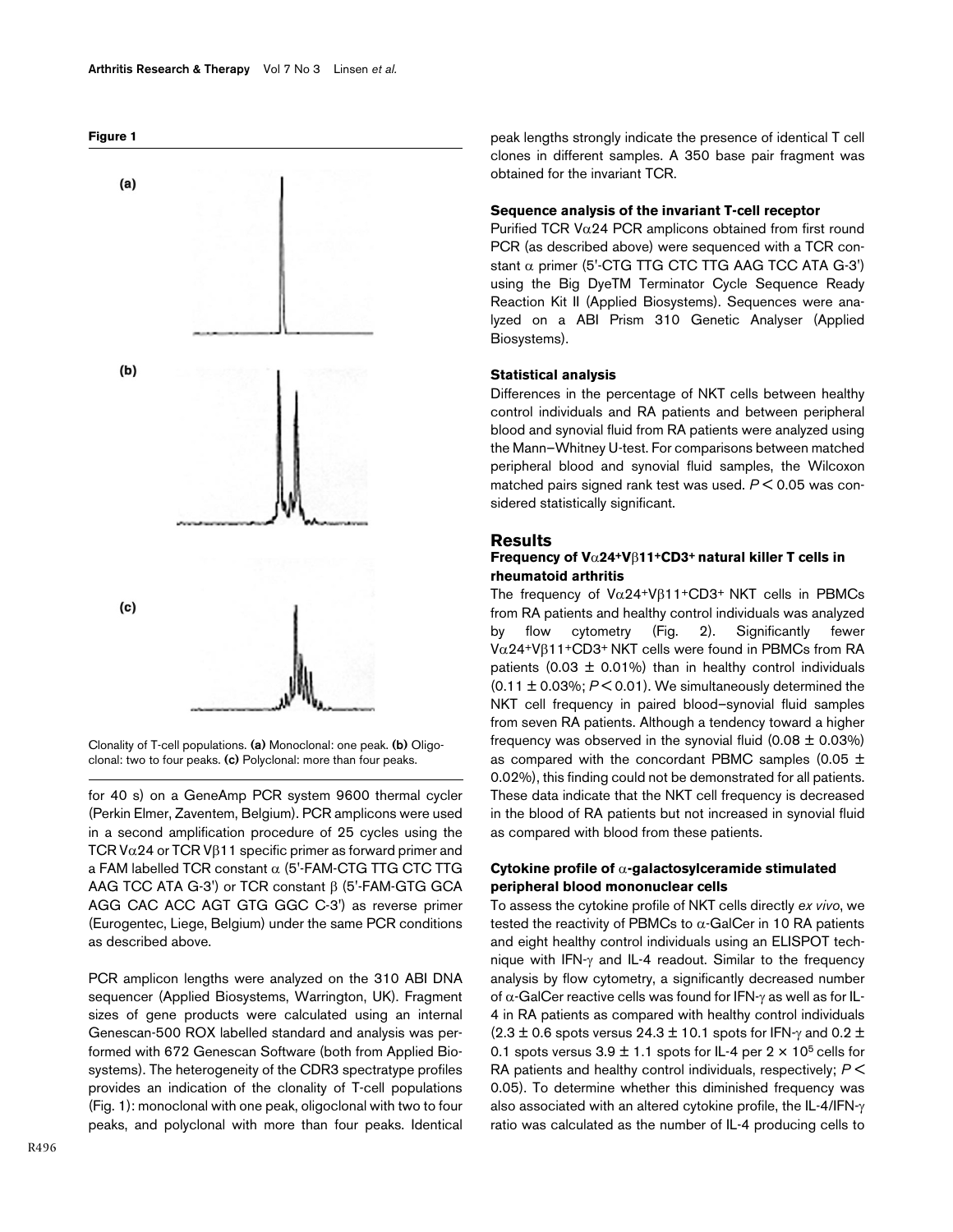

<span id="page-4-0"></span>

Frequency of natural killer T (NKT) cells in rheumatoid arthritis (RA) patients and healthy control individuals. NKT cell frequency in freshly isolated peripheral blood (PB) mononuclear cells from 22 healthy control individuals and 23 RA patients, and in synovial fluid (SF) mononuclear cells from seven RA patients was determined by flow cytometry. Cells were stained with anti-Vα24, anti-Vβ11 and anti-CD3 monoclonal antibody. Error bars indicate the standard error of the mean. \**P* < 0.01.

the number of IFN-γ producing cells (Fig. 3). The IL-4/IFN-γ ratio in RA patients was decreased as compared with that in healthy control individuals (0.07  $\pm$  0.03 in RA patients versus  $0.30 \pm 0.10$  in healthy control individuals;  $P = 0.06$ ). This was mainly due to a reduced number of IL-4 producing cells, because the frequency of IL-4 producing cells in RA patients as compared with healthy control individuals was relatively more reduced than that of IFN-γ producing cells. These data indicate that NKT cells derived from RA patients are biased toward a Th1-like phenotype.

#### **Analysis of the invariant T-cell receptor in synovial tissue**

NKT cells express the invariant  $V\alpha$ 24J $\alpha$ 18 TCR- $\alpha$  chain combined with a variable Vβ11 TCR-β chain. To compare the V $\alpha$ 24 expression profile in PBMCs from RA patients and healthy control individuals, PBMCs from five healthy control individuals and paired PBMCs–SFMCs and PBMCs–synovial tissue samples from four RA patients were subjected to TCR CDR3 size analysis using primers for Vα24 and TCR-α constant region. PBMCs from healthy control individuals exhibited a polyclonal peak profile or a Gaussian-like distribution for V $\alpha$ 24, containing a peak at 350 base pairs, which corresponds to the invariant TCR- $\alpha$  chain that is characteristic for NKT cells (not shown). Although PBMCs from RA patients exhibited an oligoclonal or monoclonal distribution, indicating a restricted usage for  $V\alpha$ [2](#page-5-0)4 (Table 2), the invariant TCR peak was present in all patients. We determined whether the invariant TCR could also be found in SFMCs and synovial tissue samples. As in PBMCs, the TCR V $\alpha$ 24 usage in SFMCs and synovial tissue tissue samples was skewed for some patients but polyclonal for others. Again, the invariant TCR peak was detected in SFMCs and synovial tissue samples for all RA patients. Sequence analysis of the PCR products obtained



IL-4/IFN-γ ratio in α-galactosylceramide (α-GalCer) stimulated peripheral blood mononuclear cells (PBMCs) evaluated by ELISPOT. PBMCs  $(2 \times 10^5 \text{ cells/well})$  from 10 rheumatoid arthritis patients and eight healthy control individuals were stimulated with  $\alpha$ -GalCer or no antigen for 20 hours. The number of cytokine secreting cells was calculated by subtracting the number of spots in control wells (without antigen) from the number of spots obtained in the presence of each stimulating agent. The IL-4/IFN-γ ratio is the number of IL-4 producing cells divided by the number of IFN-γ producing cells. Error bars indicate standard error of the mean.

from the CDR3 fragment length analysis confirmed that the peak size of the synovial tissue samples corresponded with the invariant TCR sequence (not shown). These data show that NKT cells are present in rheumatoid synovial fluid as well as in synovial tissue.

#### **Natural killer T-cell reactivity to** α**-galactosylceramide in rheumatoid arthritis patients**

To assess whether the reduced NKT cell frequency in peripheral blood from RA patients was due to an inadequate response to the glycolipid antigen, we stimulated PBMCs from nine healthy control individuals and 13 RA patients and SFMCs from five RA patients with  $\alpha$ -GalCer. At day 7, cells were re-stimulated with autologous  $α$ -GalCer pulsed, irradiated PBMCs. The NKT cell frequency was determined by flow cytometry at day 14 (Fig. 4). NKT cells from healthy control individuals expanded in response to  $\alpha$ -GalCer to 15.8 ± 2.7%, whereas the number of peripheral blood and synovial fluid NKT cells from RA patients was significantly lower after  $\alpha$ -GalCer stimulation (8.4  $\pm$  2.9% and 4.4  $\pm$  1.6%, respectively;  $P \leq$ 0.01). A more detailed analysis revealed that this decrease was due to the existence of two subpopulations of RA patients based on the NKT cell numbers reached after 14 days of  $\alpha$ -GalCer stimulation. As shown in Fig. 5, NKT cells from six out 13 RA patients did not respond to  $\alpha$ -GalCer stimulation (mean frequency after 14 days: 1.0 ± 0.2%, *P* < 0.01; nonresponders), whereas NKT cells from the remaining seven patients reached frequencies comparable with those in healthy control individuals  $(14.7 \pm 4.0\%)$ ; responders). Moreover, NKT cells of responder patients appeared to have increased ability to respond to  $α$ -GalCer because the expansion was greater than that in healthy control individuals (294-fold versus 149-fold, respectively). No relation between disease parameters (disease duration, disease status) or treatment and responsiveness/nonresponsiveness of NKT cells could be demonstrated. Remarkably, synovial fluid NKT cells, even from nonrespond-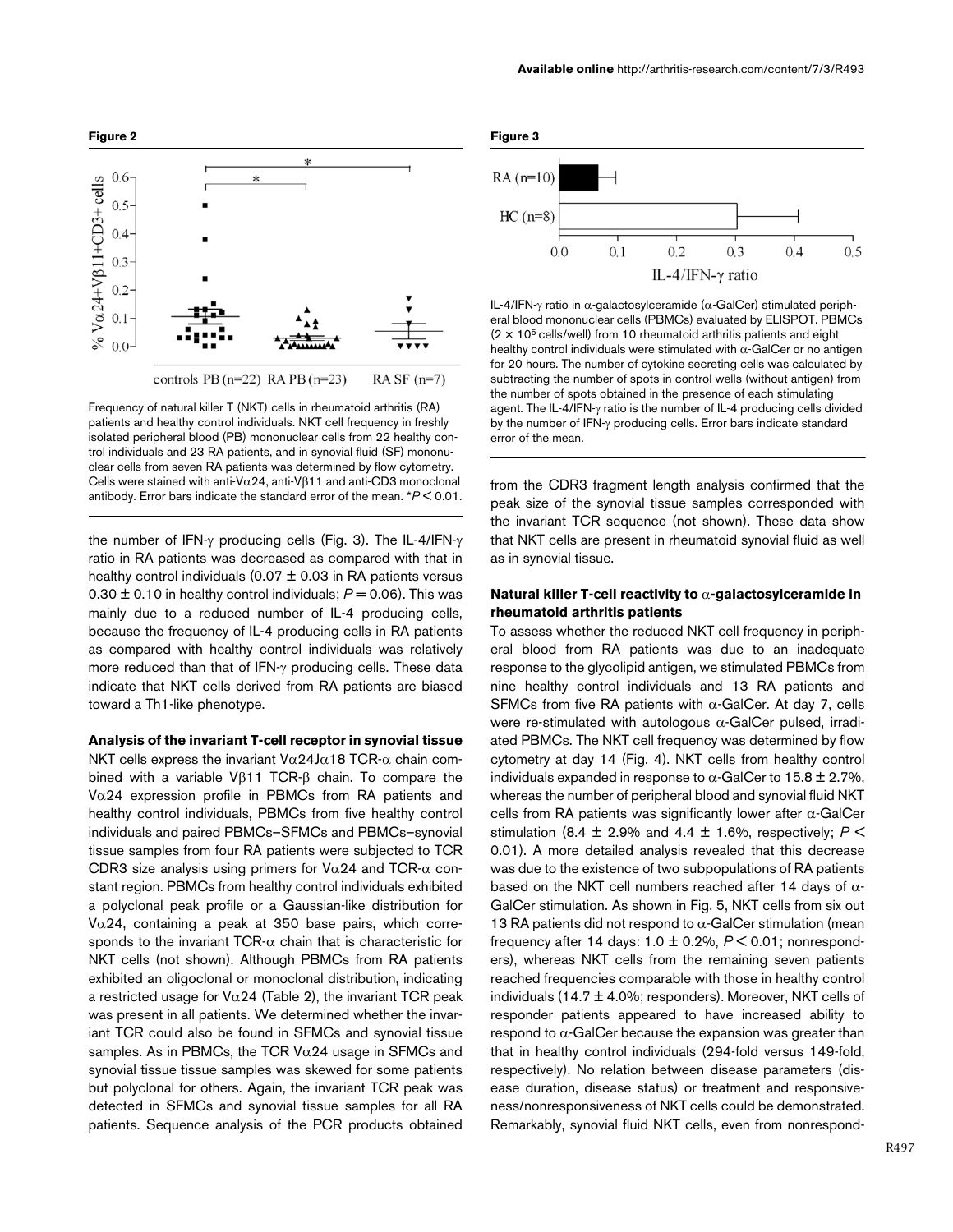#### <span id="page-5-0"></span>**Table 2**

| rheumatoid arthritis patients |              |              |           |              |              |           |  |  |  |
|-------------------------------|--------------|--------------|-----------|--------------|--------------|-----------|--|--|--|
|                               |              | $V\alpha$ 24 |           |              | $V\beta$ 11  |           |  |  |  |
|                               | <b>PBMCs</b> | <b>SFMCs</b> | <b>ST</b> | <b>PBMCs</b> | <b>SFMCs</b> | <b>ST</b> |  |  |  |
| RA <sub>1</sub>               | mono         | mono         | <b>NA</b> | oligo (2)    | mono         | NA        |  |  |  |
| RA <sub>2</sub>               | mono         | poly         | oligo (2) | mono         | poly         | oligo (2) |  |  |  |
| RA <sub>3</sub>               | mono         | oligo (2)    | <b>NA</b> | Poly         | oligo (2)    | NA        |  |  |  |
| RA <sub>4</sub>               | poly         | poly         | <b>NA</b> | Poly         | poly         | <b>NA</b> |  |  |  |
| RA <sub>5</sub>               | oligo (3)    | <b>NA</b>    | mono      | mono         | <b>NA</b>    | mono      |  |  |  |
| RA <sub>6</sub>               | poly         | <b>NA</b>    | poly      | poly         | <b>NA</b>    | poly      |  |  |  |
| RA <sub>7</sub>               | oligo (3)    | <b>NA</b>    | mono      | poly         | <b>NA</b>    | oligo (3) |  |  |  |

**T cell receptor V**α**24 usage in peripheral blood mononuclear cells, synovial fluid mononuclear cells and synovial tissue from rheumatoid arthritis patients**

The clonality of the T-cell receptor (TCR) V $\alpha$ 24 family was assessed by CDR3 spectratyping of peripheral blood mononuclear cells (PBMCs), synovial fluid mononuclear cells (SFMCs) and synovial tissue (ST) from rheumatoid arthritis (RA) patients. (See Fig. 1 for representative monoclonal [panel a], oligoclonal [panel b] and polyclonal [panel c] profiles.) mono, monoclonal profile; NA, not available; oligo, oligoclonal profile; poly, polyclonal profile.

**Figure 4**



Reactivity of peripheral blood (PB) and synovial fluid (SF) derived natural killer T (NKT) cells to  $α$ -galactosylceramide ( $α$ -GalCer). PB mononuclear cells ( $1.5 \times 10^6$  cells/well) of nine healthy control individuals and 13 rheumatoid arthritis (RA) patients as well as SF mononuclear cells of five RA patients were stimulated with α-GalCer and re-stimulated on day 7 with autologous,  $\alpha$ -GalCer pulsed, irradiated PB mononuclear cells in the presence of 2 U/ml IL-2. NKT cell numbers were determined by flow cytometry at day 14. Error bars indicate standard error of the mean. \**P* < 0.01.

ing RA patients, did expand after  $\alpha$ -GalCer stimulation (4.94 ± 1.90%). These findings indicate that the reactivity of peripheral blood NKT cells to  $\alpha$ -GalCer is impaired in some RA patients, whereas it is intact and even increased in others.

## **Cytokine profile of peripheral blood and synovial fluid natural killer T cell lines**

Next, we analyzed the cytokine profile of peripheral blood derived NKT cells from five healthy control individual and five RA patients, and synovial fluid derived NKT cells from five RA patients by intracellular staining of 14-day-old,  $\alpha$ -GalCer stimulated cultures gated on  $V\alpha$ 24<sup>+</sup> cells. Figure 6 shows that the

 $V\alpha$ 24<sup>+</sup> NKT cell fraction of healthy control individuals contained 64.5  $\pm$  13.1% IFN-γ producing cells, 15.7  $\pm$  6.9% IL-4 producing cells, and 19.7  $\pm$  6.4% cells producing both IFN- $\gamma$ and IL-4. In contrast, peripheral blood NKT cells from RA patients consisted of significantly more IFN-γ producing cells and significantly fewer cells producing both IFN-γ and IL-4 (92.5 ± 2.7% and 6.1 ± 2.3%, respectively; *P* < 0.05). Remarkably, synovial fluid derived NKT cells exhibited a cytokine profile similar to that of healthy control individuals, although the number of IL-4 producing cells tended to be lower and the number of cells producing both IFN-γ and IL-4 was somewhat higher (5.3  $\pm$  5.3% and 28.7  $\pm$  6.7%, respectively;  $P > 0.05$ ). No differences were found between the cytokine profiles of NKT cells of α-GalCer responding and nonresponding patients. Furthermore, no relation with treatment or any disease parameter was found. These observations show that, although NKT cells in PBMCs from RA patients are biased toward a Th1-like cytokine profile, NKT cells in the synovial fluid exhibit a Th0-like cytokine profile that is comparable with that in healthy control individuals.

# **Cytokine profile of CD4+ and CD4- natural killer T cell subsets in patients with rheumatoid arthritis and healthy control individuals**

The observed Th1-like bias in NKT cells from RA patients might be due to an increased number of double-negative NKT cells or a decreased number of CD4+ NKT cells. To analyze the frequency of these NKT cell subtypes, we isolated the V $\alpha$ 24<sup>+</sup> cells of  $\alpha$ -GalCer stimulated, 14-day-old cultures derived from PBMCs from nine healthy control individuals and seven RA patients by immunomagnetic selection. Positively selected cells were tested for  $\alpha$ -GalCer reactivity to ensure the NKT cell nature of the cells. The presence of CD4 was assessed by flow cytometry. NKT cells of healthy control individuals consisted of 33.3  $\pm$  6.7% CD4+ NKT cells and 66.7  $\pm$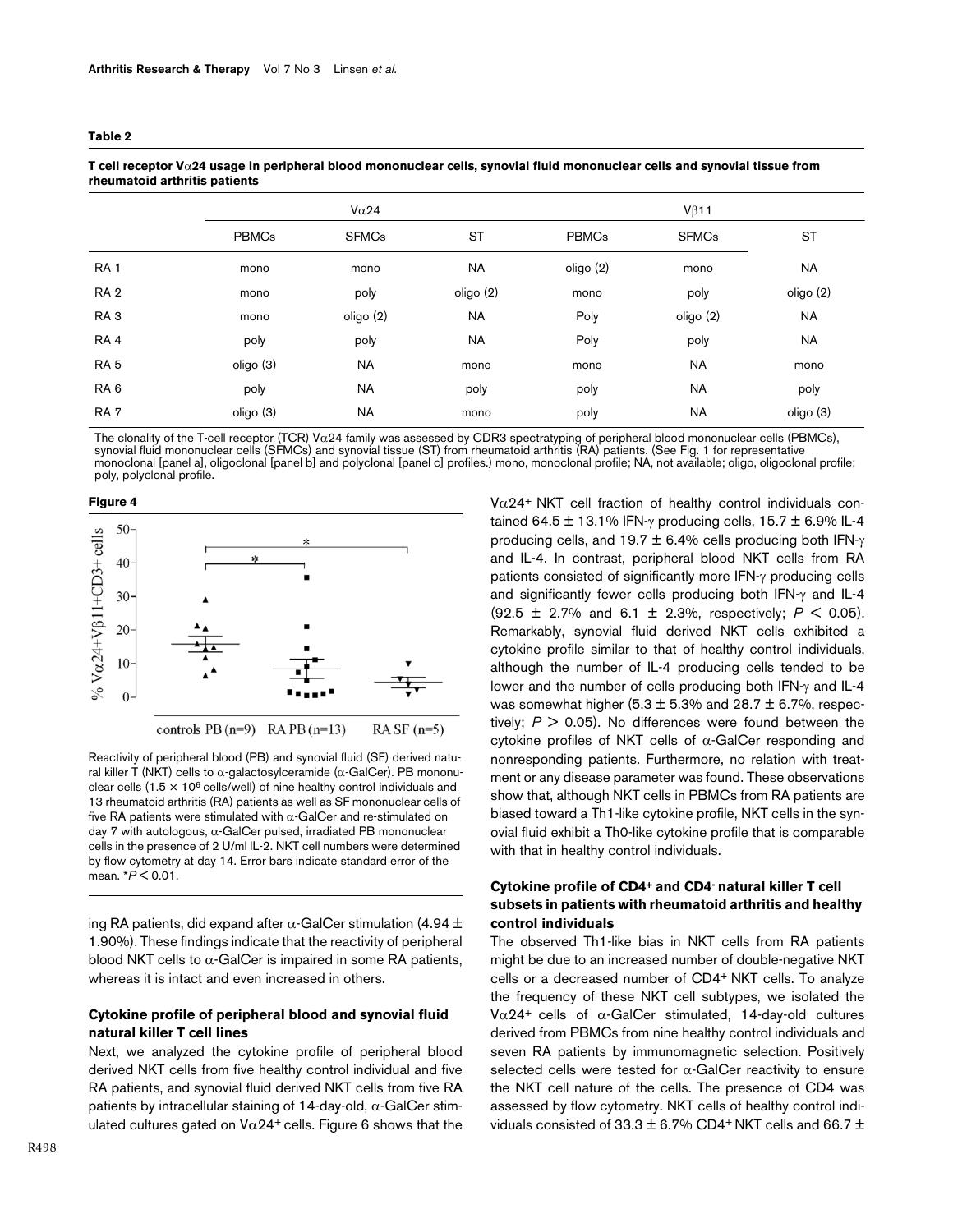

Rheumatoid arthritis (RA) patients can be divided into responder and nonresponder patients, based on peripheral blood derived natural killer T (NKT) cell reactivity to  $\alpha$ -galactosylceramide ( $\alpha$ -GalCer). Peripheral blood (PB) mononuclear cells (1.5 × 10<sup>6</sup> cells/well) from nine healthy control individuals and 13 RA patients, as well as synovial fluid (SF) mononuclear cells from five RA patients, were stimulated with α-GalCer and re-stimulated on day 7 with autologous, α-GalCer pulsed, irradiated PB mononuclear cells in the presence of 2 U/ml IL-2. NKT cell numbers were determined by flow cytometry on day 14. Patients were considered nonresponders when the frequency of Vα24+Vβ11+CD3+ NKT cells derived from PB mononuclear cells was lower than 2% after 14 days of culture. Error bars indicate standard error of the mean. \**P* < 0.01.

6.7% CD4- (double-negative) NKT cells. The frequency of CD4+ and CD4- NKT cells in RA patients did not differ significantly from that in healthy control individuals  $(49.8 \pm 6.3\%)$  and 50.2  $\pm$  6.3%, respectively; data not shown).

Figure 7 shows the cytokine profile of each NKT cell subset, as determined by intracellular staining. Peripheral blood derived CD4- NKT cells from healthy control individuals predominantly consisted of IFN- $\gamma$  producing cells (IFN- $\gamma$ + 57.6  $\pm$ 8.8%; IL-4+ 19.4  $\pm$  6.6%; IFN- $\gamma$ +IL-4+ 23.0  $\pm$  6.0%), whereas CD4+ NKT cells contained almost as many IL-4 producing cells as IFN-γ producing cells (IFN-γ+ 40.1  $\pm$  7.4%; IL-4+ 25.1  $\pm$  7.5%; IFN- $\gamma$ <sup>+</sup>IL-4<sup>+</sup> 34.8  $\pm$  6.4%). However, the CD4<sup>+</sup> as well as the CD4- NKT cell fractions in RA patients contained significantly fewer IL-4 producing cells as compared with their counterparts in healthy control individuals (for CD4+ NKT cells: IFN-γ+ 57.2 ± 12.9%; IL-4+ 5.8 ± 1.5%; IFN-γ+IL-4+ 37.0  $\pm$  13.2%; and for CD4 NKT cells: IFN- $\gamma$ <sup>+</sup> 72.1  $\pm$  12.4%; IL-4<sup>+</sup> 3.3  $\pm$  1.9%; IFN- $\gamma$ <sup>+</sup>IL-4<sup>+</sup> 24.6  $\pm$  11.9%), indicating that both CD4+ and CD4- NKT cells in the peripheral blood of RA patients are biased toward a Th1-like cytokine profile.

To exclude the possibility that the observations in NKT cell lines of RA patients were caused by the clonal expansion of one or a few NKT cells, we analyzed the heterogeneity of the Vα24 and Vβ11 TCR by means of CDR3 fragment length analysis. We found that the NKT cell lines of both RA patients and healthy control individuals exhibited a monoclonal  $V\alpha24$ and polyclonal Vβ11 profile (data not shown), which shows that the differences between NKT cells from RA patients and healthy control individuals found in response to  $\alpha$ -GalCer are not due to a skewed outgrowth of only one or a few NKT cells.

# **Discussion**

Several studies have provided evidence that NKT cells are involved in autoimmune conditions [27]. Attempts to increase the number of NKT cells in animal models of autoimmunity by transgenic expression of the invariant TCR or by passive transfer of NKT cells resulted in a protective effect against disease induction [28,29]. Additionally, administration of  $\alpha$ -GalCer resulted in prevention or suppression of disease. These studies indicate that NKT cells can play a role in the regulation of autoimmunity and that they are therefore an interesting subject for further investigation in human autoimmune diseases.

In the present study we demonstrated a decreased frequency of NKT cells in PBMCs from RA patients. Because we used anti-V $\alpha$ 24 and anti-V $\beta$ 11 monoclonal antibodies to identify invariant NKT cells, it is possible that conventional T cells were also stained by this combination. However, Araki and coworkers [12] showed that the frequency of  $V\alpha$ 24+V $\beta$ 11+CD3+T cells, even at low numbers, corresponded well with the NKT cell frequency determined by CD1d tetramers, which supports the specificity of anti-Vα24 and anti-Vβ11 staining for NKT cells.

Several mechanisms may account for NKT cell reduction in the peripheral blood of RA patients. First, NKT cells might preferentially migrate into the joint to fulfill their regulatory function. We therefore studied the frequency of NKT cells in synovial fluid and synovial tissue of RA patients. We found that the NKT cell frequency is not elevated in synovial fluid, but that the invariant TCR can be detected in both synovial tissue and synovial fluid samples from RA patients. Preferential migration of NKT cells into the synovium may have resulted in a monoclonal or oligoclonal V $\alpha$ 24 profile in synovial samples. However, we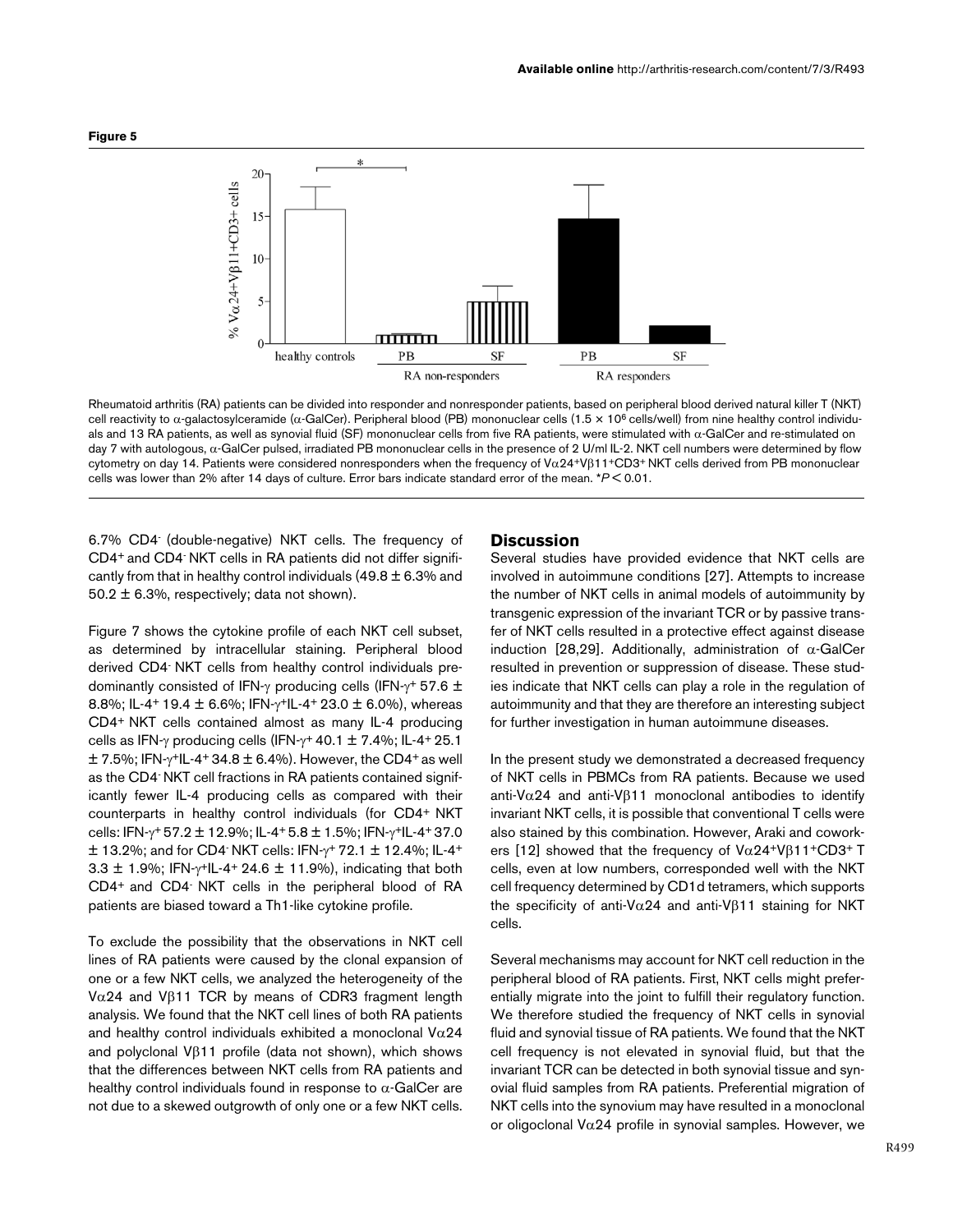



Cytokine profile of  $\alpha$ -galactosylceramide ( $\alpha$ -GalCer) expanded natural killer T (NKT) cells. Peripheral blood (PB) mononuclear cells (1.5 × 106 cells/well) from five healthy control individuals and five RA patients as well as synovial fluid (SF) mononuclear cells from five RA patients were stimulated with  $\alpha$ -GalCer and re-stimulated on day 7 with autologous, α-GalCer pulsed, irradiated PB mononuclear cells in the presence of 2 U/ml IL-2. The cytokine profile was analyzed by intracellular staining and gating on the V $\alpha$ 24+ subset. Error bars indicate standard error of the mean. \**P* < 0.05.

did not find such a profile in the synovial fluid or synovial tissue of all patients, indicating that the decrease cannot be accounted for by a selective migration of NKT cells toward the joint. A similar conclusion was reached by others for RA [30] and multiple sclerosis [31].

A second possibility might be that the reduced NKT cell frequency is caused by a selective loss of a limited number of NKT cell clones. It was shown in mice that NKT cells exhibit a highly diverse TCR-β repertoire and a small clone size [32], and hence a loss of NKT cells should result in a reduced diversity of TCR Vβ11. However, the Vβ11 profile of  $\alpha$ -GalCer expanded peripheral blood NKT cells from RA patients was polyclonal, which suggests that RA patients do not suffer from a specific loss of NKT cells.

A third possible cause is a decreased reactivity toward the natural NKT cell ligand. To examine this possibility, we stimulated PBMCs of RA patients with  $\alpha$ -GalCer and found that, in 53.8% of the patients ('responders'), NKT cells expanded upon α-GalCer stimulation and reached levels comparable to those in healthy control individuals. This suggests that an inadequate expression of CD1d [33] or an aberrant presentation of the natural NKT cell antigen, but not decreased reactivity, might account for the NKT cell reduction in these responder patients. In contrast, in 46.2% of the patients ('nonresponders') NKT cells did not react to  $\alpha$ -GalCer. This impaired NKT cell function was also reported previously by Kojo and coworkers [11], who proposed that this decreased reactivity might result from an inherent NKT cell defect or a dysfunctional antigen presentation. However, those authors could exclude the possibility that antigen-presenting cells





Cytokine profile of CD4<sup>+</sup> and CD4<sup>-</sup> natural killer T (NKT) cell lines derived from peripheral blood mononuclear cells from rheumatoid arthritis (RA) patients and healthy control individuals. V $\alpha$ 24+ cells of  $\alpha$ -galactosylceramide (α-GalCer) stimulated, 14-day-old cultures from nine healthy control individuals and nine RA patients were isolated using biomagnetic selection. The cytokine profile of **(a)** CD4+ and **(b)** CD4- NKT cells was assessed by intracellular staining. Error bars indicate standard error of the mean. \**P* < 0.05.

were dysfunctional in nonresponder patients. Remarkably, synovial fluid NKT cells of both responders and nonresponders expanded upon stimulation, indicating that the impaired NKT cell function in nonresponders is restricted to the blood compartment.

Additional mechanisms may account for the reduced frequency, including a decreased thymic output, as was described previously for conventional T cells in RA [34], and a chronic over-stimulation of NKT cells resulting in a decreased frequency due to TCR downregulation after activation [35]. Moreover, it is possible that a chronic activation might also lead to nonresponsiveness because it was shown that NKT cells in α-GalCer injected mice are anergic for an extended period of time [36].

When we analyzed the cytokine profiles of *in vitro* expanded NKT cells, we found that CD4- NKT cells from healthy control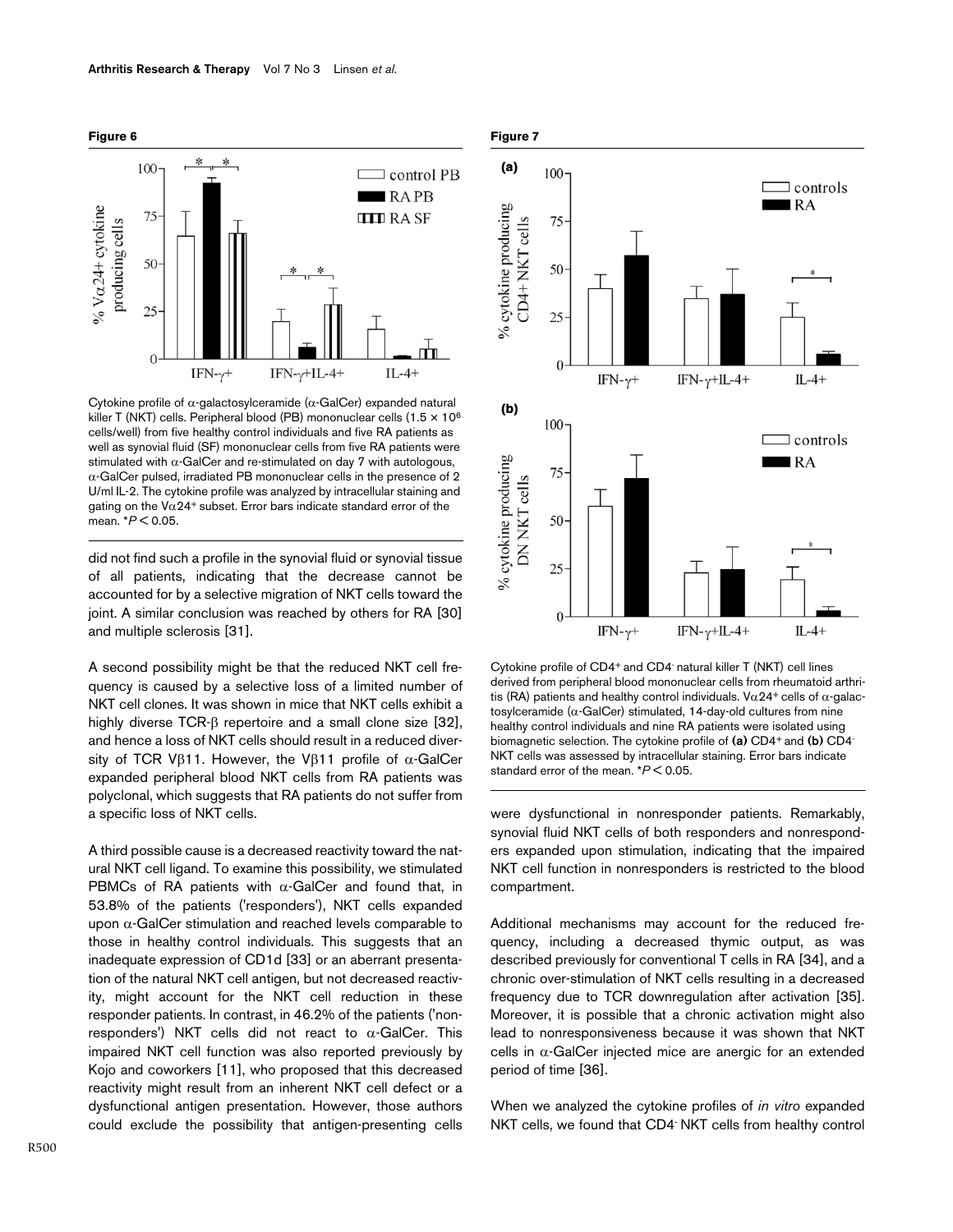individuals mainly consisted of IFN-γ producing cells, whereas CD4+ NKT cells can produce both Th1-like and Th2-like cytokines. This reflects the direct *ex vivo* situation reported by others [2,3]. We observed that peripheral blood derived NKT cells from RA patients exhibited a Th1-like phenotype, which was due to a decreased number of IL-4 producing cells in both the CD4+ and CD4- NKT cell subsets compared with healthy control individuals. Although these data were obtained from *in vitro* cultured cells, our data obtained from direct *ex vivo* stimulation of PBMCs with  $α$ -GalCer confirm a Th1-like bias of NKT cells in RA patients. Strikingly, NKT cells in the synovial fluid do not show this Th1-like bias, but have a Th0-like profile that is similar to that of peripheral blood NKT cells from healthy control individuals. A Th1-like bias of peripheral blood derived NKT cells was also found in diabetes [9] and multiple sclerosis [12], indicating that NKT cell dysfunction is not specific for RA but might play a major role in the aetiology of autoimmune diseases.

Although no relation between reactivity to  $\alpha$ -GalCer or NKT cell cytokine profiles and drug treatment was found, a possible effect of the medication cannot be excluded.

In summary, the presence, even in nonresponder patients, of functional NKT cells that exhibit a Th0-like cytokine profile in the synovial fluid may indicate that unimpaired NKT cells migrate from the peripheral blood toward the synovium in order to exert their regulatory function. NKT cells express a chemokine receptor profile similar to Th1-type inflammatory homing cells, which suggests that these cells perform their function mainly in the tissue [37]. However, their number and/ or function are probably insufficient to resolve the ongoing autoimmune reaction. Hence, a strategy to enhance locally the number of NKT cells by  $\alpha$ -GalCer represents a potential treatment for RA.

# **Conclusion**

Because the number of  $V\alpha24+V\beta11+CD3+NKT$  cells is decreased and the cytokine profile of blood derived NKT cells is biased toward a Th1-like phenotype in RA patients, NKT cells might be functionally related to resistance or progression of RA and are therefore an interesting target for the treatment of RA.

# **Competing interests**

The author(s) declare that they have no competing interests.

# **Authors' contributions**

LL carried out all experiments and drafted the manuscript. MT participated in frequency analysis of NKT cells. KB participated in reactivity assays. PG provided clinical material. VS and JR critically revised the manuscript. PS coordinated the study. All authors read and approved the final manuscript.

# **Acknowledgements**

The authors wish to thank Kirin Brewery Ltd for kindly providing  $\alpha$ -Gal-Cer, Dr J Vanhoof and H Leroi for collecting patient material, and J Bleus for expert technical help. This study was supported by a grant of the 'Bijzonder onderzoeksfonds, LUC'.

#### **References**

- 1. Godfrey DI, Hammond KJ, Poulton LD, Smyth MJ, Baxter AG: **[NKT](http://www.ncbi.nlm.nih.gov/entrez/query.fcgi?cmd=Retrieve&db=PubMed&dopt=Abstract&list_uids=11094262) [cells: facts, functions and fallacies.](http://www.ncbi.nlm.nih.gov/entrez/query.fcgi?cmd=Retrieve&db=PubMed&dopt=Abstract&list_uids=11094262)** *Immunol Today* 2000, **21:**573-583.
- 2. Lee PT, Benlagha K, Teyton L, Bendelac A: **[Distinct functional lin](http://www.ncbi.nlm.nih.gov/entrez/query.fcgi?cmd=Retrieve&db=PubMed&dopt=Abstract&list_uids=11877486)[eages of human V\(alpha\)24 natural killer T cells.](http://www.ncbi.nlm.nih.gov/entrez/query.fcgi?cmd=Retrieve&db=PubMed&dopt=Abstract&list_uids=11877486)** *J Exp Med* 2002, **195:**637-641.
- 3. Gumperz JE, Miyake S, Yamamura T, Brenner MB: **[Functionally](http://www.ncbi.nlm.nih.gov/entrez/query.fcgi?cmd=Retrieve&db=PubMed&dopt=Abstract&list_uids=11877485) [distinct subsets of CD1d-restricted natural killer T cells](http://www.ncbi.nlm.nih.gov/entrez/query.fcgi?cmd=Retrieve&db=PubMed&dopt=Abstract&list_uids=11877485) [revealed by CD1d tetramer staining.](http://www.ncbi.nlm.nih.gov/entrez/query.fcgi?cmd=Retrieve&db=PubMed&dopt=Abstract&list_uids=11877485)** *J Exp Med* 2002, **195:**625-636.
- 4. Wilson MT, Singh AK, Van Kaer L: **[Immunotherapy with ligands](http://www.ncbi.nlm.nih.gov/entrez/query.fcgi?cmd=Retrieve&db=PubMed&dopt=Abstract&list_uids=12067632) [of natural killer T cells.](http://www.ncbi.nlm.nih.gov/entrez/query.fcgi?cmd=Retrieve&db=PubMed&dopt=Abstract&list_uids=12067632)** *Trends Mol Med* 2002, **8:**225-231.
- 5. Brossay L, Chioda M, Burdin N, Koezuka Y, Casorati G, Dellabona P, Kronenberg M: **[CD1d-mediated recognition of an alpha](http://www.ncbi.nlm.nih.gov/entrez/query.fcgi?cmd=Retrieve&db=PubMed&dopt=Abstract&list_uids=9782129)[galactosylceramide by natural killer T cells is highly conserved](http://www.ncbi.nlm.nih.gov/entrez/query.fcgi?cmd=Retrieve&db=PubMed&dopt=Abstract&list_uids=9782129) [through mammalian evolution.](http://www.ncbi.nlm.nih.gov/entrez/query.fcgi?cmd=Retrieve&db=PubMed&dopt=Abstract&list_uids=9782129)** *J Exp Med* 1998, **188:**1521-1528.
- 6. Nieda M, Nicol A, Koezuka Y, Kikuchi A, Takahashi T, Nakamura H, Furukawa H, Yabe T, Ishikawa Y, Tadokoro K, *et al.*: **[Activation of](http://www.ncbi.nlm.nih.gov/entrez/query.fcgi?cmd=Retrieve&db=PubMed&dopt=Abstract&list_uids=9952023) [human Valpha24NKT cells by alpha-glycosylceramide in a](http://www.ncbi.nlm.nih.gov/entrez/query.fcgi?cmd=Retrieve&db=PubMed&dopt=Abstract&list_uids=9952023) [CD1d-restricted and Valpha24TCR-mediated manner.](http://www.ncbi.nlm.nih.gov/entrez/query.fcgi?cmd=Retrieve&db=PubMed&dopt=Abstract&list_uids=9952023)** *Hum Immunol* 1999, **60:**10-19.
- 7. Singh N, Hong S, Scherer DC, Serizawa I, Burdin N, Kronenberg M, Koezuka Y, Van Kaer L: **[Cutting edge: activation of NK T cells](http://www.ncbi.nlm.nih.gov/entrez/query.fcgi?cmd=Retrieve&db=PubMed&dopt=Abstract&list_uids=10452969) [by CD1d and alpha-galactosylceramide directs conventional T](http://www.ncbi.nlm.nih.gov/entrez/query.fcgi?cmd=Retrieve&db=PubMed&dopt=Abstract&list_uids=10452969) [cells to the acquisition of a Th2 phenotype.](http://www.ncbi.nlm.nih.gov/entrez/query.fcgi?cmd=Retrieve&db=PubMed&dopt=Abstract&list_uids=10452969)** *J Immunol* 1999, **163:**2373-2377.
- 8. Burdin N, Brossay L, Kronenberg M: **[Immunization with alpha](http://www.ncbi.nlm.nih.gov/entrez/query.fcgi?cmd=Retrieve&db=PubMed&dopt=Abstract&list_uids=10382765)[galactosylceramide polarizes CD1-reactive NK T cells towards](http://www.ncbi.nlm.nih.gov/entrez/query.fcgi?cmd=Retrieve&db=PubMed&dopt=Abstract&list_uids=10382765) [Th2 cytokine synthesis.](http://www.ncbi.nlm.nih.gov/entrez/query.fcgi?cmd=Retrieve&db=PubMed&dopt=Abstract&list_uids=10382765)** *Eur J Immunol* 1999, **29:**2014-2025.
- 9. Wilson SB, Kent SC, Patton KT, Orban T, Jackson RA, Exley M, Porcelli S, Schatz DA, Atkinson MA, Balk SP, *et al.*: **[Extreme Th1](http://www.ncbi.nlm.nih.gov/entrez/query.fcgi?cmd=Retrieve&db=PubMed&dopt=Abstract&list_uids=9428763) [bias of invariant Valpha24JalphaQ T cells in type 1 diabetes.](http://www.ncbi.nlm.nih.gov/entrez/query.fcgi?cmd=Retrieve&db=PubMed&dopt=Abstract&list_uids=9428763)** *Nature* 1998, **391:**177-181.
- 10. van der Vliet HJ, von Blomberg BM, Nishi N, Reijm M, Voskuyl AE, van Bodegraven AA, Polman CH, Rustemeyer T, Lips P, van den Eertwegh AJ, *et al.*: **[Circulating V\(alpha24+\) Vbeta11+ NKT cell](http://www.ncbi.nlm.nih.gov/entrez/query.fcgi?cmd=Retrieve&db=PubMed&dopt=Abstract&list_uids=11465942) [numbers are decreased in a wide variety of diseases that are](http://www.ncbi.nlm.nih.gov/entrez/query.fcgi?cmd=Retrieve&db=PubMed&dopt=Abstract&list_uids=11465942) [characterized by autoreactive tissue damage.](http://www.ncbi.nlm.nih.gov/entrez/query.fcgi?cmd=Retrieve&db=PubMed&dopt=Abstract&list_uids=11465942)** *Clin Immunol* 2001, **100:**144-148.
- 11. Kojo S, Adachi Y, Keino H, Taniguchi M, Sumida T: **[Dysfunction](http://www.ncbi.nlm.nih.gov/entrez/query.fcgi?cmd=Retrieve&db=PubMed&dopt=Abstract&list_uids=11352245) [of T cell receptor AV24AJ18+, BV11+ double-negative regula](http://www.ncbi.nlm.nih.gov/entrez/query.fcgi?cmd=Retrieve&db=PubMed&dopt=Abstract&list_uids=11352245)[tory natural killer T cells in autoimmune diseases.](http://www.ncbi.nlm.nih.gov/entrez/query.fcgi?cmd=Retrieve&db=PubMed&dopt=Abstract&list_uids=11352245)** *Arthritis Rheum* 2001, **44:**1127-1138.
- 12. Araki M, Kondo T, Gumperz JE, Brenner MB, Miyake S, Yamamura T: **[T\(h\)2 bias of CD4\(+\) NKT cells derived from multiple scle](http://www.ncbi.nlm.nih.gov/entrez/query.fcgi?cmd=Retrieve&db=PubMed&dopt=Abstract&list_uids=12578858)[rosis in remission.](http://www.ncbi.nlm.nih.gov/entrez/query.fcgi?cmd=Retrieve&db=PubMed&dopt=Abstract&list_uids=12578858)** *Int Immunol* 2003, **15:**279-288.
- 13. Singh AK, Wilson MT, Hong S, Olivares-Villagomez D, Du C, Stanic AK, Joyce S, Sriram S, Koezuka Y, Van Kaer L: **[Natural killer T](http://www.ncbi.nlm.nih.gov/entrez/query.fcgi?cmd=Retrieve&db=PubMed&dopt=Abstract&list_uids=11748281) [cell activation protects mice against experimental autoim](http://www.ncbi.nlm.nih.gov/entrez/query.fcgi?cmd=Retrieve&db=PubMed&dopt=Abstract&list_uids=11748281)[mune encephalomyelitis.](http://www.ncbi.nlm.nih.gov/entrez/query.fcgi?cmd=Retrieve&db=PubMed&dopt=Abstract&list_uids=11748281)** *J Exp Med* 2001, **194:**1801-1811.
- 14. Jahng AW, Maricic I, Pedersen B, Burdin N, Naidenko O, Kronenberg M, Koezuka Y, Kumar V: **[Activation of natural killer T cells](http://www.ncbi.nlm.nih.gov/entrez/query.fcgi?cmd=Retrieve&db=PubMed&dopt=Abstract&list_uids=11748280)** experimental **[encephalomyelitis.](http://www.ncbi.nlm.nih.gov/entrez/query.fcgi?cmd=Retrieve&db=PubMed&dopt=Abstract&list_uids=11748280)** *J Exp Med* 2001, **194:**1789-1799.
- 15. Furlan R, Bergami A, Cantarella D, Brambilla E, Taniguchi M, Dellabona P, Casorati G, Martino G: **[Activation of invariant NKT](http://www.ncbi.nlm.nih.gov/entrez/query.fcgi?cmd=Retrieve&db=PubMed&dopt=Abstract&list_uids=12811843) cells by alphaGalCer administration protects mice from [MOG35-55-induced EAE: critical roles for administration route](http://www.ncbi.nlm.nih.gov/entrez/query.fcgi?cmd=Retrieve&db=PubMed&dopt=Abstract&list_uids=12811843) [and IFN-gamma.](http://www.ncbi.nlm.nih.gov/entrez/query.fcgi?cmd=Retrieve&db=PubMed&dopt=Abstract&list_uids=12811843)** *Eur J Immunol* 2003, **33:**1830-1838.
- 16. Hong S, Wilson MT, Serizawa I, Wu L, Singh N, Naidenko OV, Miura T, Haba T, Scherer DC, Wei J, *et al.*: **[The natural killer T](http://www.ncbi.nlm.nih.gov/entrez/query.fcgi?cmd=Retrieve&db=PubMed&dopt=Abstract&list_uids=11533710)[cell ligand alpha-galactosylceramide prevents autoimmune](http://www.ncbi.nlm.nih.gov/entrez/query.fcgi?cmd=Retrieve&db=PubMed&dopt=Abstract&list_uids=11533710) [diabetes in non-obese diabetic mice.](http://www.ncbi.nlm.nih.gov/entrez/query.fcgi?cmd=Retrieve&db=PubMed&dopt=Abstract&list_uids=11533710)** *Nat Med* 2001, **7:**1052-1056.
- 17. Sharif S, Arreaza GA, Zucker P, Mi QS, Sondhi J, Naidenko OV, Kronenberg M, Koezuka Y, Delovitch TL, Gombert JM, *et al.*: **[Acti](http://www.ncbi.nlm.nih.gov/entrez/query.fcgi?cmd=Retrieve&db=PubMed&dopt=Abstract&list_uids=11533711)[vation of natural killer T cells by alpha-galactosylceramide](http://www.ncbi.nlm.nih.gov/entrez/query.fcgi?cmd=Retrieve&db=PubMed&dopt=Abstract&list_uids=11533711)**